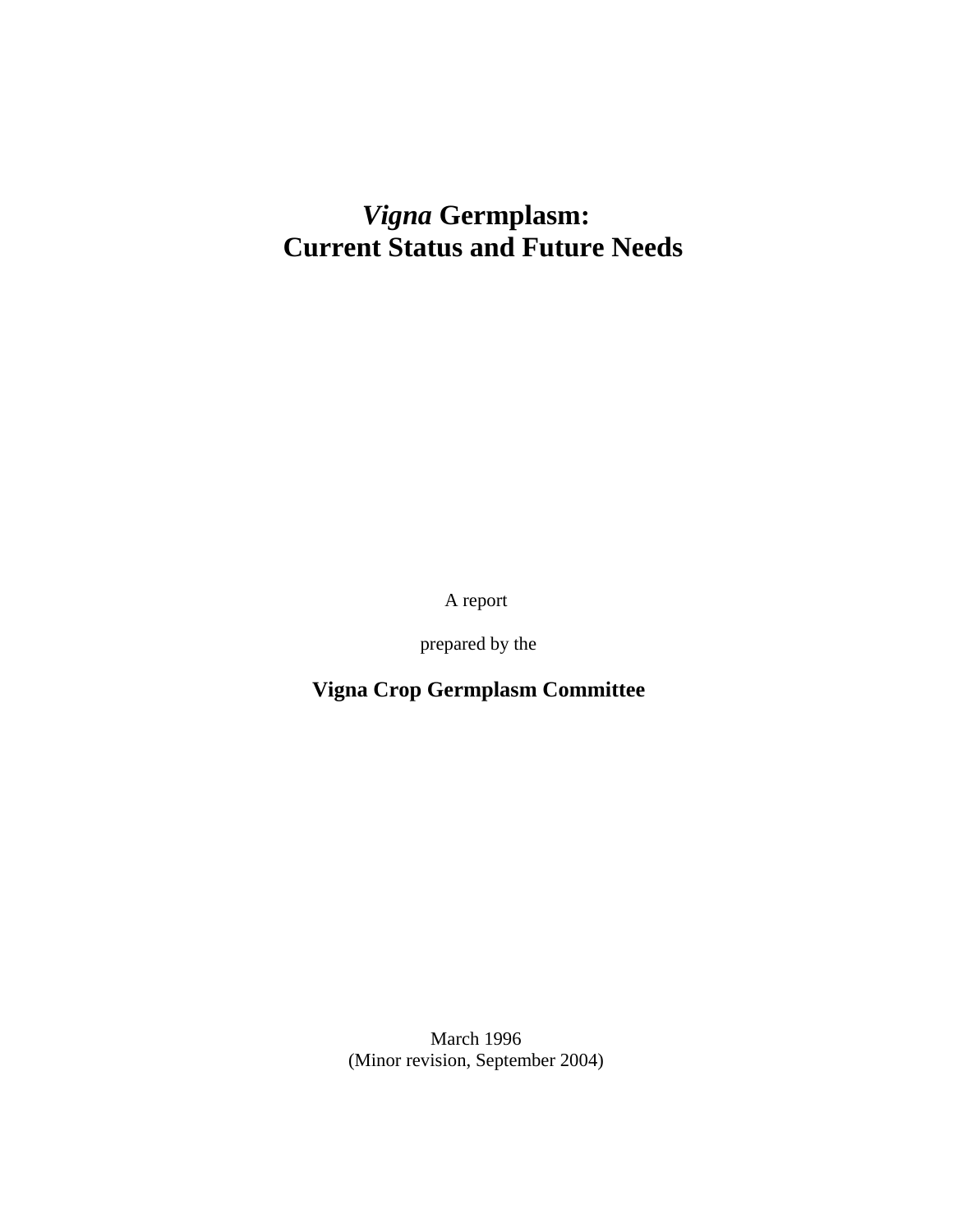# *Vigna* **Germplasm: Current Status and Future Needs**

#### **Introduction**

The genus *Vigna* contains several species that are important in world agriculture. Cowpeas (*V*. *unguiculata*), mung beans (*V. radiata*), and urd beans (*V. mungo*) are grown on more than 10 million ha annually, and provide a significant portion of the dietary protein in many societies. Several other species, i.e., adzuki beans (*V. angularis*), moth beans (*V. aconitifolia*), rice beans (*V. umbellata*), and Bambarra groundnut (*V. subterranea*) are important in the diets of other societies. All of the cultivated *Vigna* species can be grown over a wide range of environmental conditions and all provide inexpensive protein available in several edible forms, such as tender green shoots and leaves, immature pods, and green and dry seeds. These species are also valued as fodder, cover, and green manure crops. Two of the species, the cowpea and the mung bean, are of economic importance in the United States.

The cowpea is one of the world's important legume food crops. Available estimates of worldwide cowpea production indicate that 1.5 to 2.25 million metric tons of dry seed are harvested annually from 5 to 7.5 million ha. In the United States, the cowpea is grown on a relatively large scale as a processing vegetable crop (southernpea), as a dry bean (blackeye pea, blackeye bean, field pea), and as a market garden crop (field pea, crowder pea, purple hull pea, etc.). Additionally, various types of cowpeas are popular home garden items in all of the southern states from Texas through the Carolinas and Virginia. Georgia, Arkansas and Tennessee are the leading producers of processing peas, and California and Texas are the leading producers of dry beans. It is estimated that 80,000 ha of cowpeas are grown in the United States each year.

The mung bean is widely grown in southern Asiatic countries. In the United States, it is the bean that is commonly used for sprouting. The Oriental restaurants and commercial processors in this country sprout 9 million kilos of mung bean seed annually. About one-fourth of these beans are grown domestically, primarily in Oklahoma.

#### **Present Germplasm Activities**

Much of the present *Vigna* germplasm evaluation and enhancement efforts in the United States is by horticultural plant breeders working for public agencies. Except for a small mung bean breeding program at Texas A & M University, virtually all of this work is with cowpea. A recent search of more than 30,000 research resumes in the USDA's Current Research Information System database (coverage includes projects conducted primarily by the research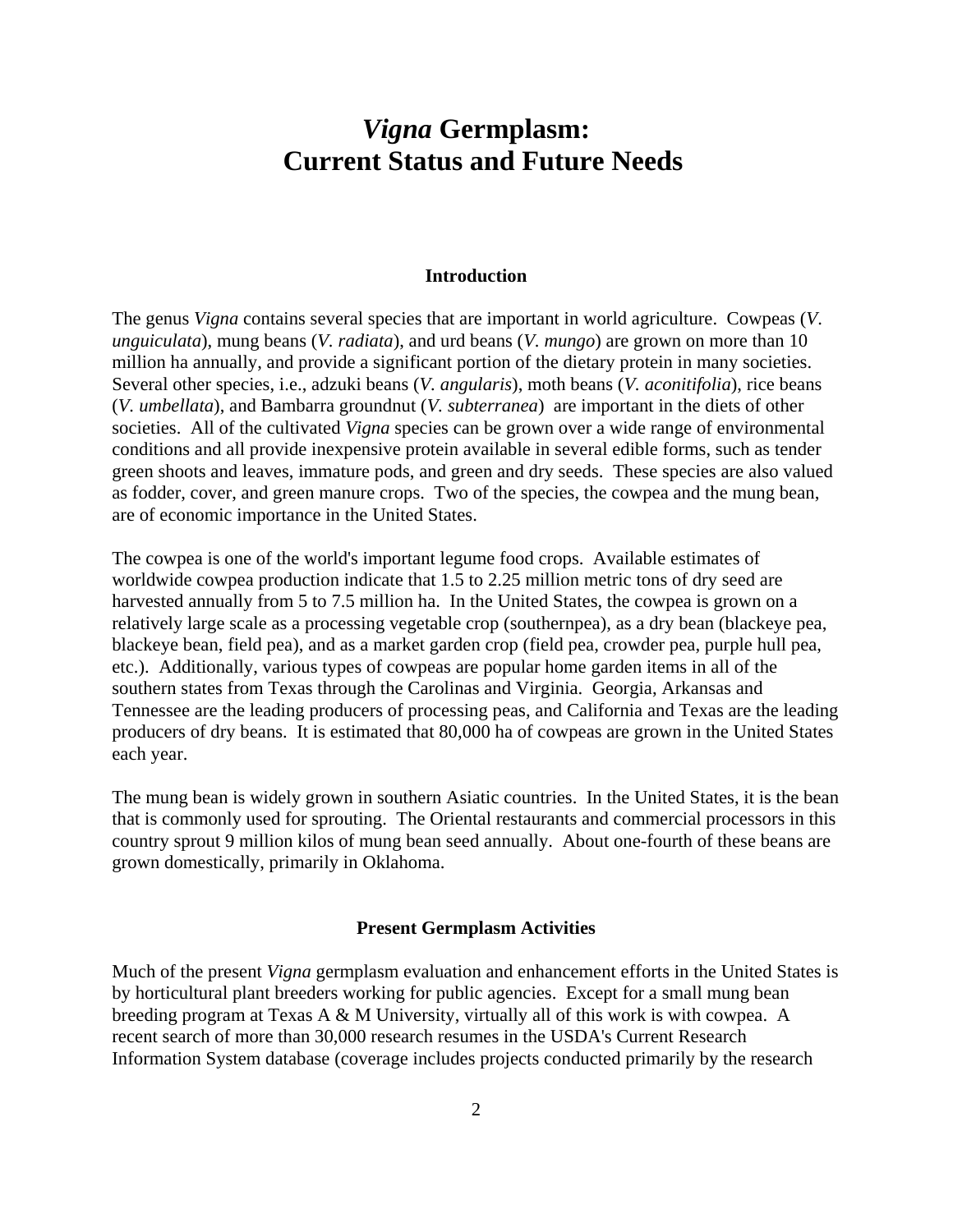agencies of the U. S. Department of Agriculture, the state agricultural experiment stations, the state land-grant colleges and universities, Tuskegee University, and other cooperating institutions) identified 11 universities and one federal agency in the continental United States with active or recently completed cowpea breeding or germplasm evaluation projects. Cowpea breeding or germplasm evaluation research is being conducted in 13 states.

Seven of the universities (Auburn University, Louisiana State University, Purdue University, Texas A&M University, University of Arkansas, University of California at Davis, and the University of California at Riverside) and the Agricultural Research Service of the USDA had clearly identifiable cowpea breeding objectives. It should be noted, however, that the breeding program at Auburn University is inactive at present. Two other universities (New Mexico State University and University of Florida) have active cowpea cultivar evaluation research projects.

A number of universities have active research projects to develop improved technologies and methods that have possible application to cowpea breeding programs. For example, these projects are addressing such topics as the inheritance of economically important cowpea traits; the identification of new sources of tolerances to herbicides, seedling chilling, AL toxicity, CA deficiency, heat stress, and drought stress; identification of new sources of resistances to insects and nematodes; mechanisms of virus resistance; salt tolerance; ways to improve protein quality; ways to improve photosynthetic and nitrogen fixation efficiencies; and the development of improved procedures to evaluate various cowpea traits.

In 1988, the University of California at Riverside (UCR) and the USDA entered into the first of two Specific Cooperative Agreements to increase a large number of new accessions (primarily from the 12,000+ accessions held by the International Institute of Tropical Agriculture, Ibadan, Nigeria) for incorporation into the cowpea germplasm collection located at the USDA Regional Plant Introduction Station in Griffin, Georgia. The first agreement "Evaluation and Multiplication of Cowpea (*Vigna unguiculata*) Germplasm" was funded in the amount of \$40,600.00 and was effective from 1 June 1988 through 30 September 1990. The second agreement "Characterization and Multiplication of Cowpea (*Vigna unguiculata*) Accessions" was funded in the amount of \$46,000.00 and was effective 15 September 1991 through 30 September 1994. **The end result of UCR/USDA agreements was an approximately 200% increase in the size of the USDA cowpea germplasm collection** -- **4,595 unique accessions were added**. It should be noted that one of the objectives of these agreements was the elimination of viruses based on symptomology. Although successful for a large portion of the accessions, it proved to be unsuccessful for the exotic viruses present in some germplasm from Botswana, India, and Kenya.

Most cowpea breeding programs in the United States have short-term goals, i.e. the quick development of cultivars to meet immediate contingencies and industry requirements. Many of the general objectives are the same. Such traits as increased yield, concentration of pod set, superior plant habit, improved adaptation, and increased tolerances to environmental stresses are important. Resistances to fungal diseases (e.g., anthracnose, Cercospora leaf spot, Fusarium wilt, root rots, and Verticillium wilt), bacterial diseases (e.g., bacterial blight and canker),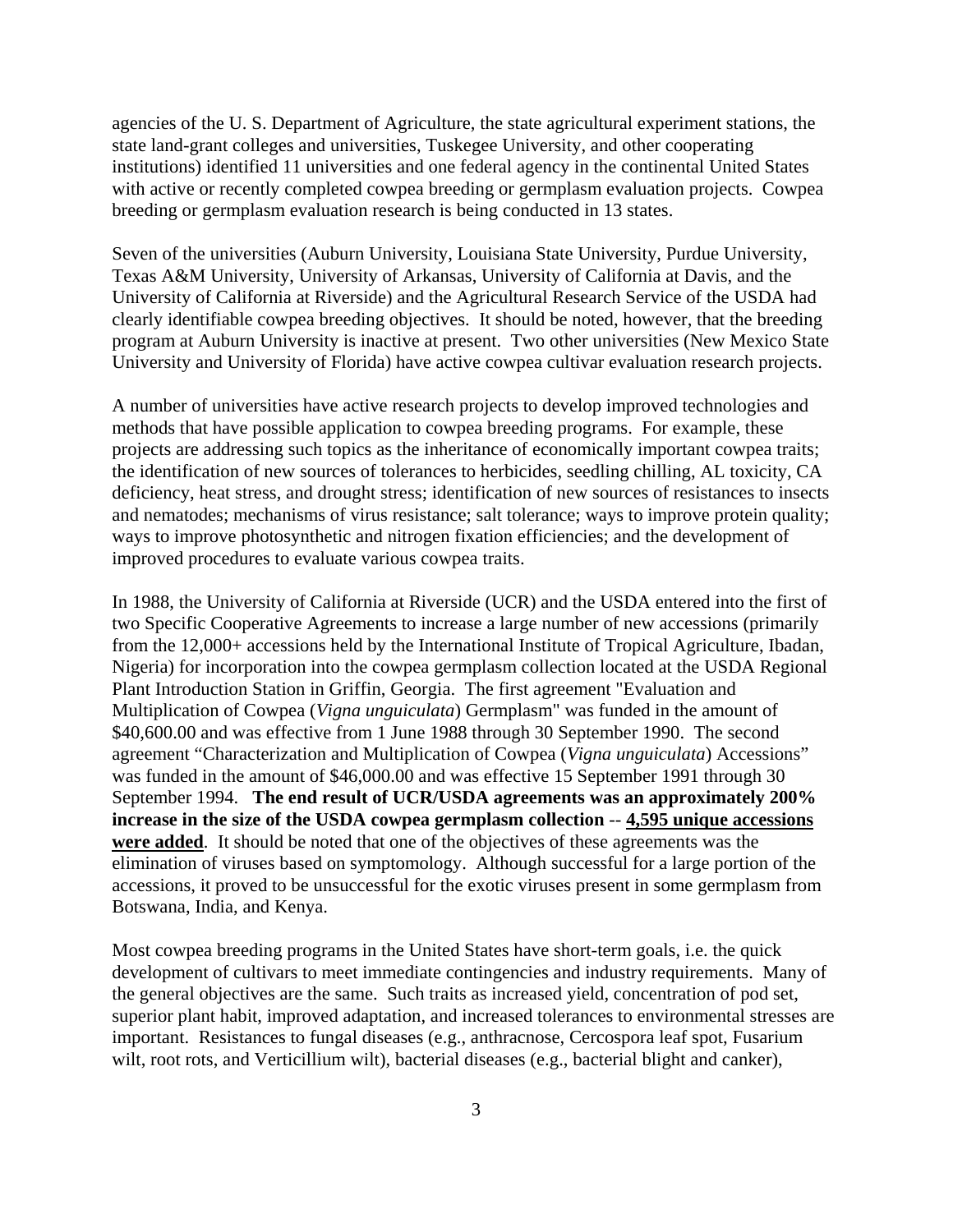viruses (e.g., bean yellow mosaic, blackeye cowpea mosaic, cowpea chlorotic mottle, cowpea mottle, cowpea yellow mosaic, cucumber mosaic, and southern bean mosaic), root-knot nematodes (*Meloidogyne* spp.), and insects (e.g., cowpea curculio, aphids, and lygus bugs), particularly those that cause significant yield reductions, are universally important.

Several U. S. breeding programs have stated long-term objectives, e.g. improved breeding populations and conservation of genetic variability.

Regional testing of advanced cowpea breeding lines is coordinated by the Regional Southernpea Cooperative Trials. These trials are a part of the Southern Cooperative Vegetable Trials sponsored by the Southern Region of the American Society for Horticultural Science. The cooperative trials, in which lines are tested in many locations, provide breeders with as much information in a single season as they could obtain at a single location over many years. The southernpea trials are not intended to be a substitute for ordinary cultivar trials, and only advanced breeding lines are accepted for testing. The 1995 trials were grown at 10 sites in 6 different states; there was 10 entries in the replicated trial and 7 entries in the observational trial. The trials are planned, coordinated and reported annually by a chairman.

There is one commodity-oriented organization that plays an important role in coordinating U. S. cowpea germplasm evaluation and enhancement programs. This organization is the National Cowpea Improvement Association (formerly the Cowpea Improvement Committee), and it is open to all scientists with an interest in cowpea improvement. The organization, which is quite informal, meets annually, usually in conjunction with the annual meeting of the Southern Region of the American Society for Horticultural Science. The National Cowpea Improvement Association is the "parent organization" of the Vigna Crop Germplasm Committee.

The implementation of the Bean/Cowpea Collaborative Research Support Program (CRSP) in October 1980 with funds provided by the U.S. Agency for International Development under Title XII of the Foreign Assistance Act has played an important role in bringing together resources of institutions in the U.S. and those of institutions in Africa and Latin American. The Bean/Cowpea CRSP researchers have made many contributions toward resolving cowpea production and utilization problems in those countries where the crop is important in the human diet. As intended, many of these contributions are applicable to the cowpea industry in the U.S.

## **Status of Crop Vulnerability**

Genetic vulnerability is not seen as a critical problem for the *Vigna* species grown in the United States. In comparison with many of the agronomic crops, cowpeas and mung beans are relatively minor crops in the U. S. Neither crop is considered to be staple food in U. S. society. Also, there are readily available and suitable substitute crops, e.g., the common bean (*Phaseolus vulgaris*) could be cultivated in lieu of the cowpea. The cowpea was once an important forage crop in the U. S., but there is only limited use of the crop as forage at present.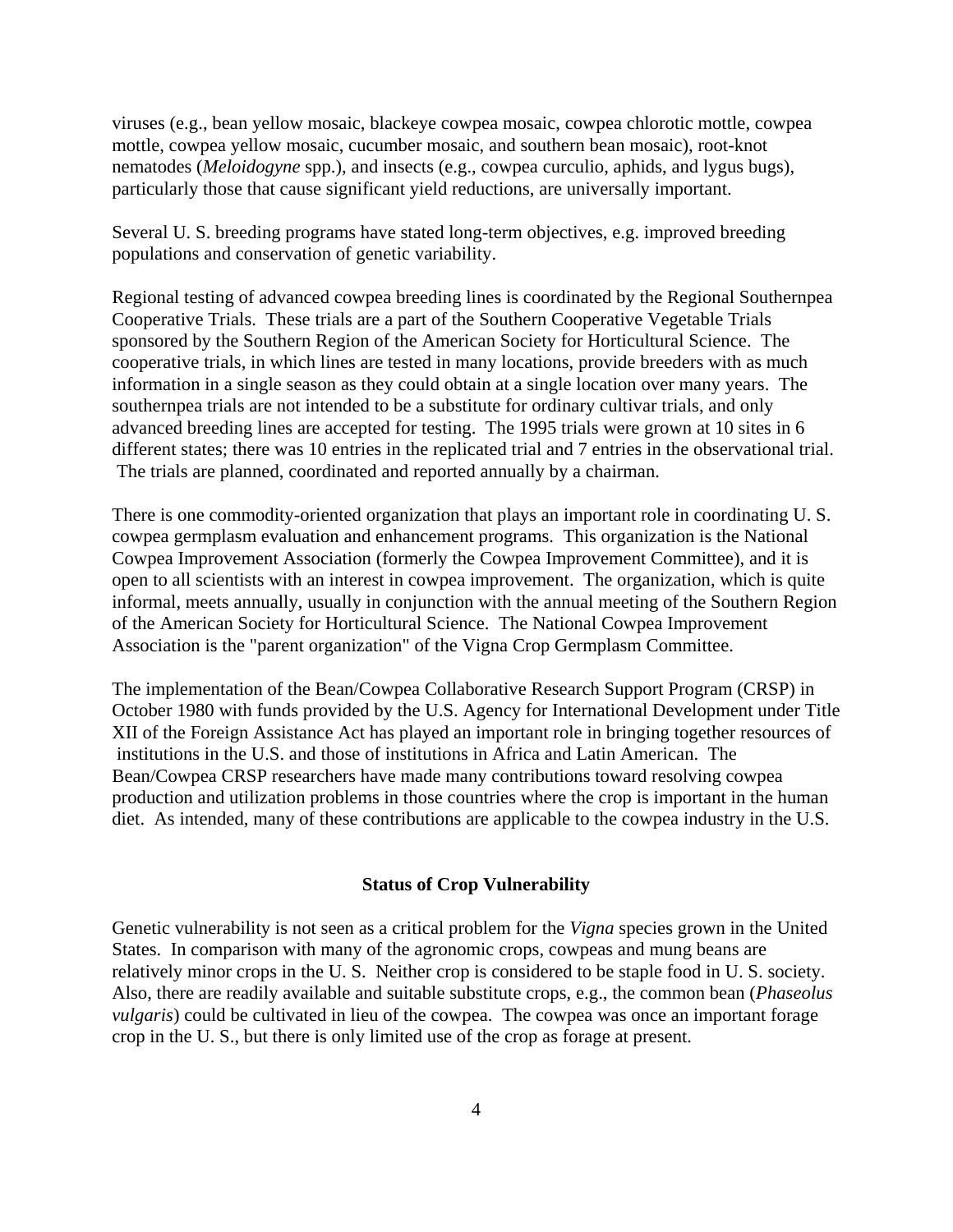The economic *Vigna* species grown in the U.S. are not considered to be particularly susceptible to intentional sabotage by the use of any type of fungal or bacterial pathogen, nematodes, or insect pests. Some type of virus would most likely be the pathogen of choice for use by potential saboteurs. Viruses can be extremely devastating to *Vigna* plantings, and many are seed borne or can be easily spread by insect vectors or infected plant debris. For example, cowpea mottle, a severe cowpea virus common in Africa, is extremely stable and infectious. Intentional introduction of cowpea mottle virus into major U.S. cowpea production areas might have devastating consequences. The most feasible approach for addressing virus risks to cultivated *Vigna* species would be the development and use of resistant cultivars. As noted elsewhere in this report, there are a number of large national and international collections of *Vigna* germplasm that could be searched for sources of resistance to viruses.

There is a broad range in the characteristics of cowpea cultivars that are popular in the United States. There is a broad range of genetic diversity among cultivars. It is not anticipated that current breeding programs will have a significant impact on the diversity. In fact, the availability of new cultivars might decrease our dependence on some major cultivars that account for large portions of the production in some areas. For example, 'California Blackeye #46', a new blackeye cultivar with increased resistance to Fusarium wilt, has greatly reduced our heavy dependence on 'California Blackeye #5' in the dry seed industry.

# **Germplasm Needs**

#### **Collections**

There are large and diverse *Vigna* collections held in several international and national centers. The large numbers of unique accessions that have been added to the USDA cowpea germplasm collection since 1988 via the University of California at Riverside/USDA Specific Cooperative Agreements discussed above has greatly enhanced the adequacy of the USDA collection to meet U.S. cowpea germplasm needs.

The International Institute of Tropical Agriculture (IITA) cowpea base collection (12,000 - 13,000 accessions) is larger than the current USDA collection. The IITA collection is a very important collection, and a major effort needs to be made to store duplicate samples in the U. S. We do not have easy access to IITA materials at present, and the entire collection could be lost if there is a civil war in Nigeria. Museum storage under cold conditions, such as the National Seed Storage Laboratory (NSSL), would be appropriate.

The University of California at Riverside has an appreciable collection of cowpea germplasm (approximately 5,000 accessions) that was obtained from the USDA, IITA, and different countries as part of the Title XII Bean/Cowpea Collaborative Research Support Program. Many of these lines have been evaluated and increased as part of the UCR/USDA Specific Cooperative Agreements discussed above, and are now included in the USDA working collection.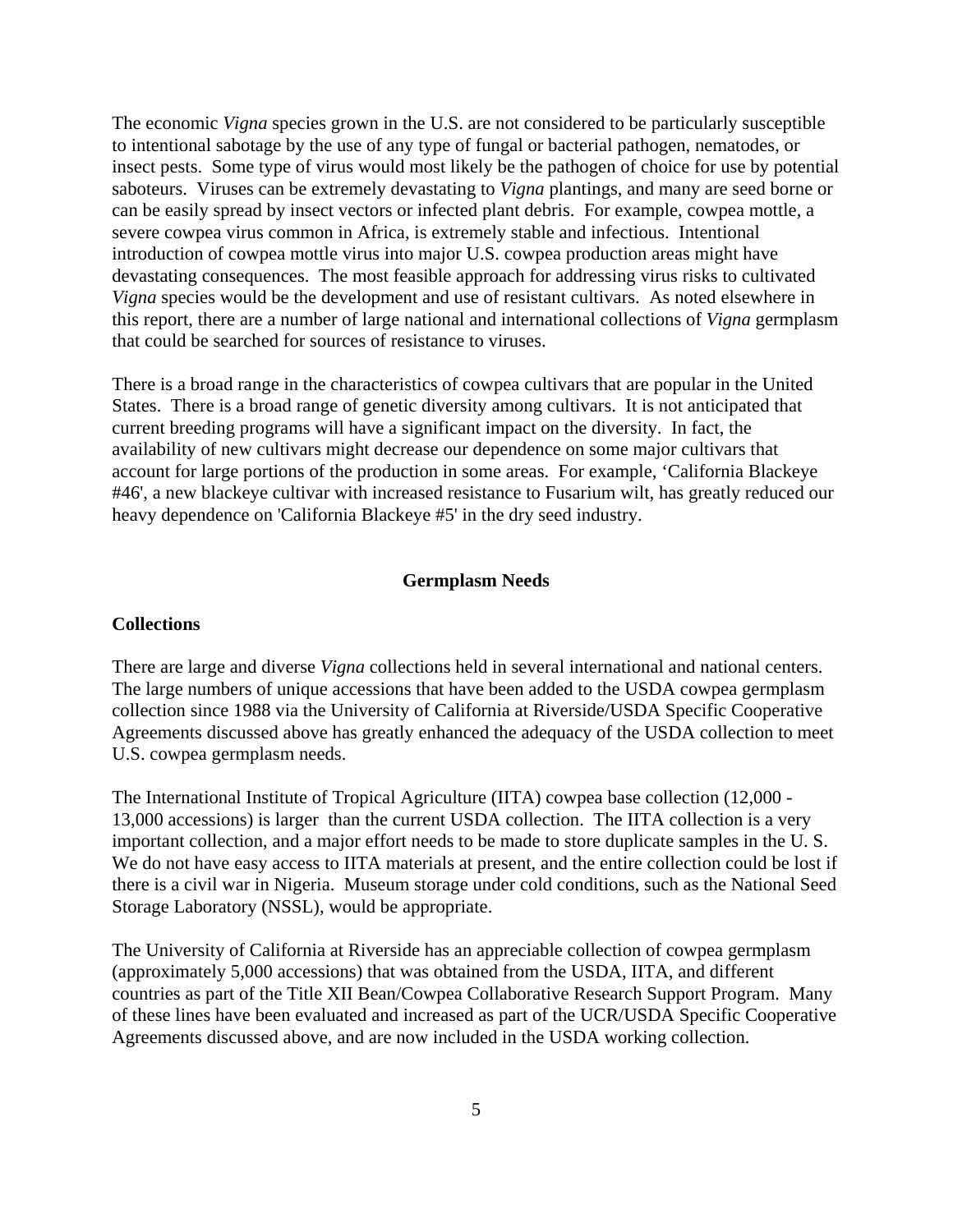There is currently a large collection of mung bean germplasm stored at the Asian Vegetable Research and Development Center. Consideration should be given to storing duplicates of this collection at the NSSL.

The National Bureau of Plant Genetic Resources (NBPGR), New Delhi, India, maintains large collections of mung beans and urd beans (*V. mungo*). The urd bean crosses quite readily with the mung bean, and it should be considered part of the mung bean gene pool. Consideration should be given to storing duplicates of both collections in the U. S.

There is a problem of duplication in the U. S. collections, and the problem will become more serious as duplicates of other collections are accepted for storage. Effort are currently underway at the Plant Introduction Station in Griffin, Georgia, to develop the methodology needed to identify duplicates (synonyms).

The various *Vigna* collections described above represent a broad sampling of much of the world's gene pools. However, their are still centers of diversity that need sampling. The International Board for Plant Genetic Resources (IBPGR) publication "Genetic Resources of *Vigna* Species" (AGPG:IBPGR/81/82) assigned the following crop priorities (each entry in order of need) for exploration and collection:

#### *Vigna radiata*

Burma, China, Thailand Afghanistan, Indonesia, Iran, Philippines Malaysia Eastern Africa, Madagascar, South Africa Caribbean

*Vigna mungo*

Burma Bhutan, Nepal Bangladesh Afghanistan, Iran N. Malaysia, Philippines

*Vigna unguiculata* (cultivated forms)

Fernando Po, Mozambique, Zimbabwe Botswana, Lesotho, South Africa, Swaziland Central African Republic, Zaire Angola, Congo, Gabon Southeast Asia, China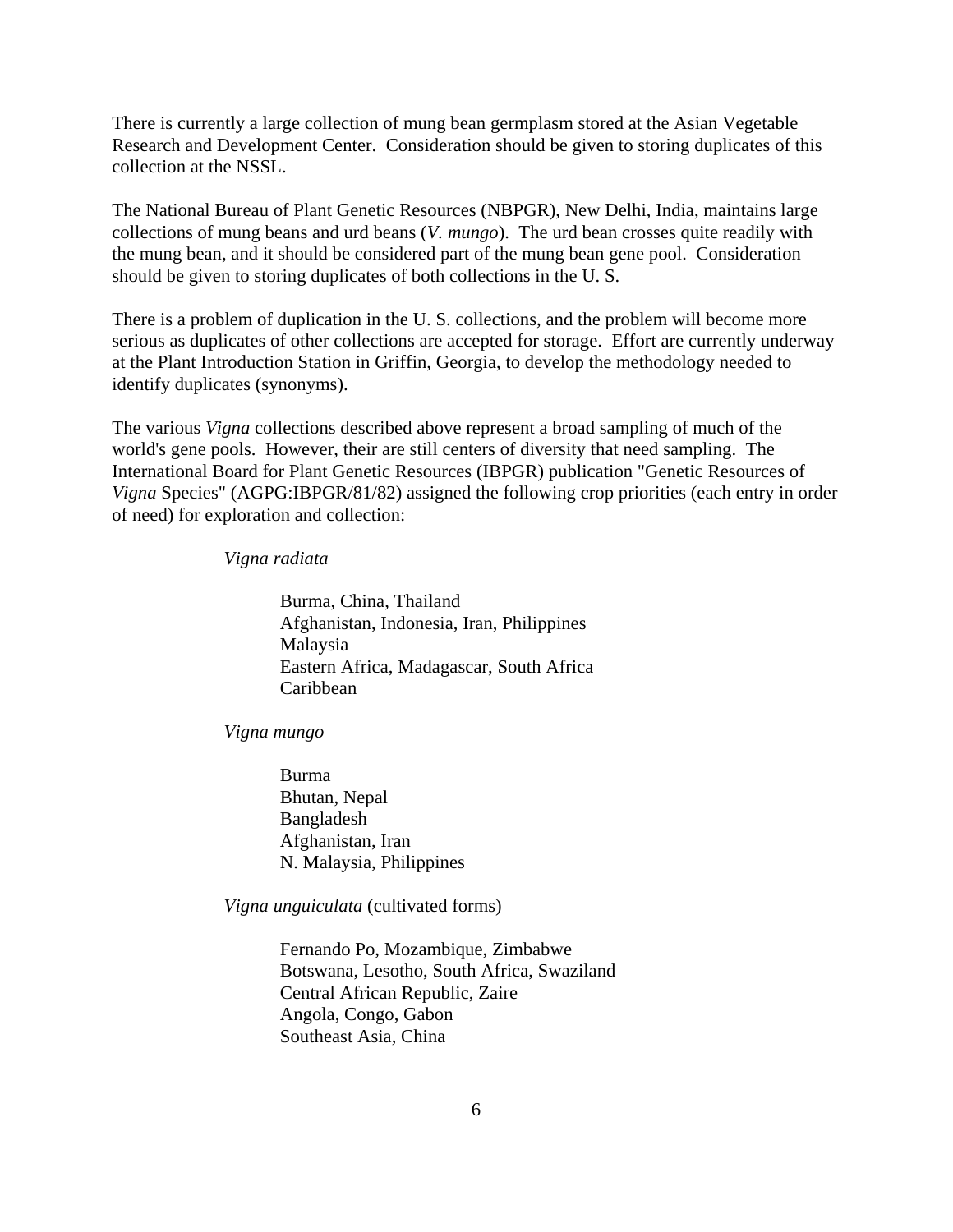*Vigna unguiculata* (wild forms)

South Africa (Natal and Transvaal), Zimbabwe East African and Zambezian phytogeographical zones

The IBPGR publication also listed exploration and collection priorities for the following species: *V. umbellata, V. angularis, V. aconitifolia, V. nervosa*, and *V. subterranea*. These species are of potential value to U. S. research programs, and they should be included in any exploration effort to collect *Vigna* germplasm.

# **Evaluation**

Much of the current *Vigna* germplasm evaluation work in the U. S. is being carried out as adjunct projects to plant breeding programs. Virtually all of this work is on cowpea. In general, these programs are doing a creditable job of addressing the high priority evaluation needs. An effort needs to be made to "educate" plant breeders about the value of putting evaluation data into the GRIN database. The two UCR/USDA Specific Cooperative Agreements discussed above have generated a large amount of evaluation data on the IITA and Title XII collections.

The USDA *Vigna* collection is currently located at the Plant Introduction Station, Griffin, Georgia. This station's evaluation work on *Vigna* germplasm has not been sufficiently active in recent years, but the establishment of a curator in early 1994 has begun to address this problem.

The *Vigna* Crop Germplasm Committee recently (4 February 1996) revised its list of priority evaluation needs for cowpea:

Virus resistances

Blackeye Cowpea Mosaic Virus (Arkansas strain) Cucumber Mosaic Virus Cowpea Mottle

Disease resistances

Ascochyta blight Southern Blight Choanephora pod rot Charcoal rot

Insect resistances

Cowpea curculio Cowpea aphid (vector; resistance especially needed for California biotype)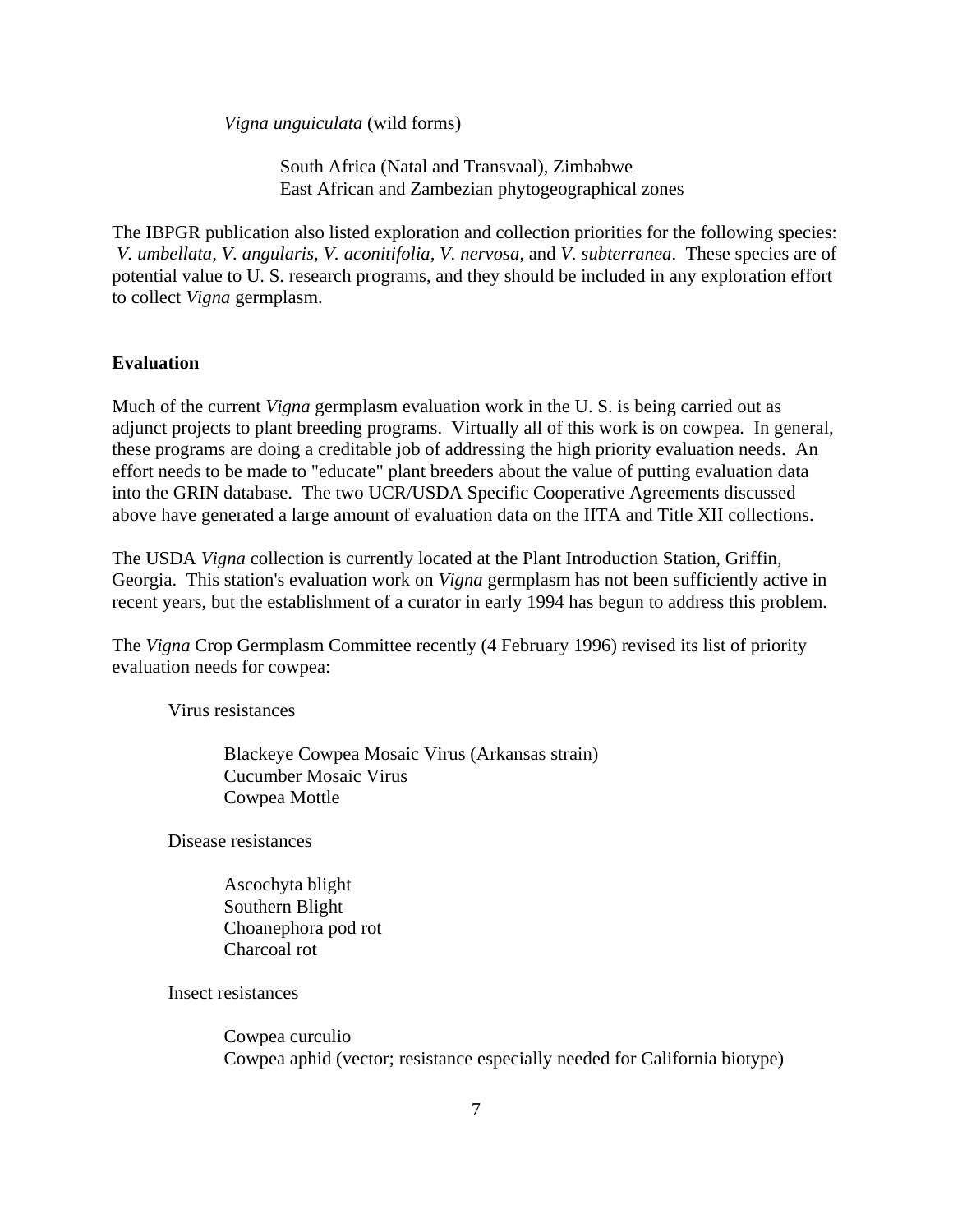Lygus bug Leaf miner

## **Enhancement**

As was the case with germplasm evaluation, much of the current *Vigna* germplasm enhancement work in the U. S. is being carried out as adjunct projects to plant breeding programs. Like the germplasm evaluation work, virtually all of the *Vigna* germplasm enhancement work is on cowpeas.

U. S. cowpea breeders face formidable challenges in developing new cultivars suitable for modern, highly specialized production and marketing systems. Cultivars are needed that exhibit increased resistance to a wide array of diseases, insects, and nematodes, better tolerances to environmental stresses, increased nitrogen-fixing capacity, better seed qualities, and improved efficiency in the utilization of limited soil nutrients. The plant breeder has an obligation to improve the nutritional, flavor and aesthetic aspects of cowpea products. The plant breeder can play an important role in the development of improved production systems. For example, cultivars with modified growth habits might be used to increase production efficiency in intensely managed farming systems. Weed problems might be solved by developing cultivars with tolerance to existing herbicides. In comparison with many other crops, the cowpea has received little attention from plant breeders, and a large effort needs to be made to break yield barriers.

If American cowpea breeders are to be successful in addressing the needs of modern agriculture, appreciable amounts of effort will have to be directed to germplasm enhancement. The genes needed to develop the truly revolutionary cultivars of tomorrow exist now only in exotic genetic backgrounds (extensive cowpea germplasm collections are held by various national and international agencies). It is anticipated that much of the future germplasm and evaluation work will continue to be adjunct projects of ongoing plant breeding programs. For the most part, germplasm evaluation should be limited to those traits of immediate concern to plant breeders. The individuals evaluating germplasm can be expected to be charged with the responsibility of directing developmental breeding programs (germplasm enhancement) to transfer newly identified and potentially valuable genes into cultivar materials. It is recommended that the bulk of the monies (70-85%) available for germplasm collection, evaluation and enhancement be directed toward enhancement.

The *Vigna* Crop Advisory Committee recently (4 February 1996) updated its list of priority enhancement projects for cowpea:

> Development of better techniques for evaluation and enhancement of germplasm for virus resistance, e.g., BlCMV and CSMV

Development of a genetic map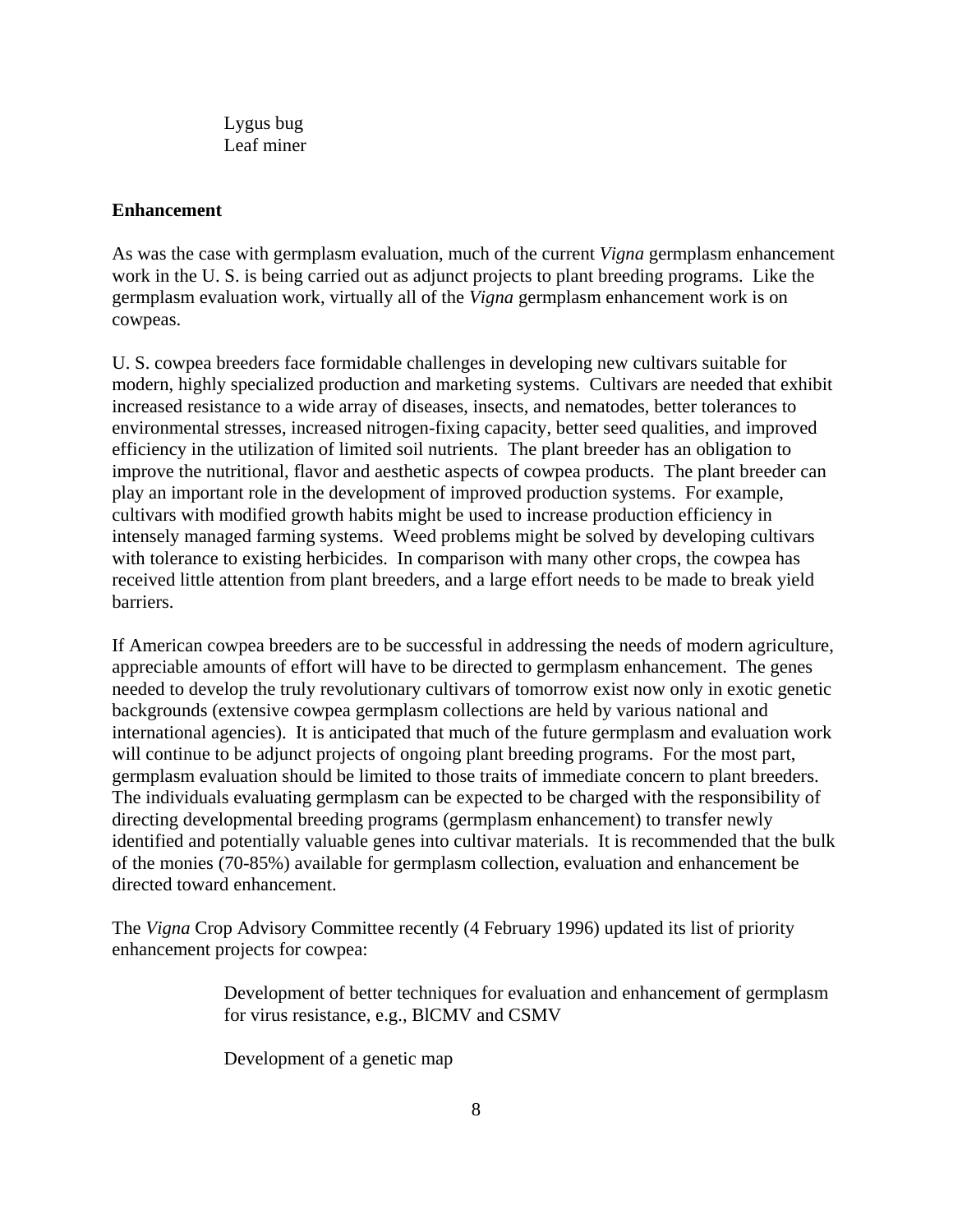Yield concentration (synchronous flowering; less insecticide needed for controlling cowpea curculio)

Development of better techniques for evaluation and enhancement of germplasm for processing quality (especially seed stain)

Development of germplasm with wider maturity ranges (late maturing cultivars are especially needed)

Bacterial blight resistance

Heat tolerance (needed for fall production)

Resistance to insects, e.g., cowpea curculio, lygus bug, leaf miner, cowpea aphid

Resistance to Cowpea Severe Mosaic and Blackeye Cowpea Mosaic Viruses

Combine resistance (resistance to seed damage)

Improved seed quality, e.g., splits and fish mouth

# **Preservation (storage)**

The base USDA *Vigna* germplasm collections are held at the National Seed Storage Laboratory (NSSL) in Fort Collins, Colorado, and the USDA working collections are held at the Plant Introduction Station in Griffin, Georgia. Storage conditions are adequate at both locations. Procedures for preserving genetic diversity in samples are adequate.

The working *Vigna* collections at Griffin contain a total of 12,496 accessions, including 7,698 cowpea accessions, 3,890 mung bean accessions, 306 urd bean accessions, 498 Bambarra groundnut accessions, and a small number of accessions (total  $= 104$ ) for each of several of the minor cultivated and wild species.

In 1995, The Vigna Crop Germplasm Committee established a core subset of the USDA cowpea germplasm collection. The subset consists of about 9% (700 accessions) of the 7,698 accessions currently contained in the collection. The subset was selected on the basis of country of origin, taxonomic characteristics, and known disease and pest resistance characteristics.

Most of the accessions in the *Vigna* working collections at Griffin are not backed up in the base collections at the NSSL, but a major effort is currently being made to correct this problem. There are now 1,300 cowpea accessions backed up, and 2,500 additional cowpea accessions will be backed up by Spring 1996. Most of the cowpea accessions increased in recent years by UCR,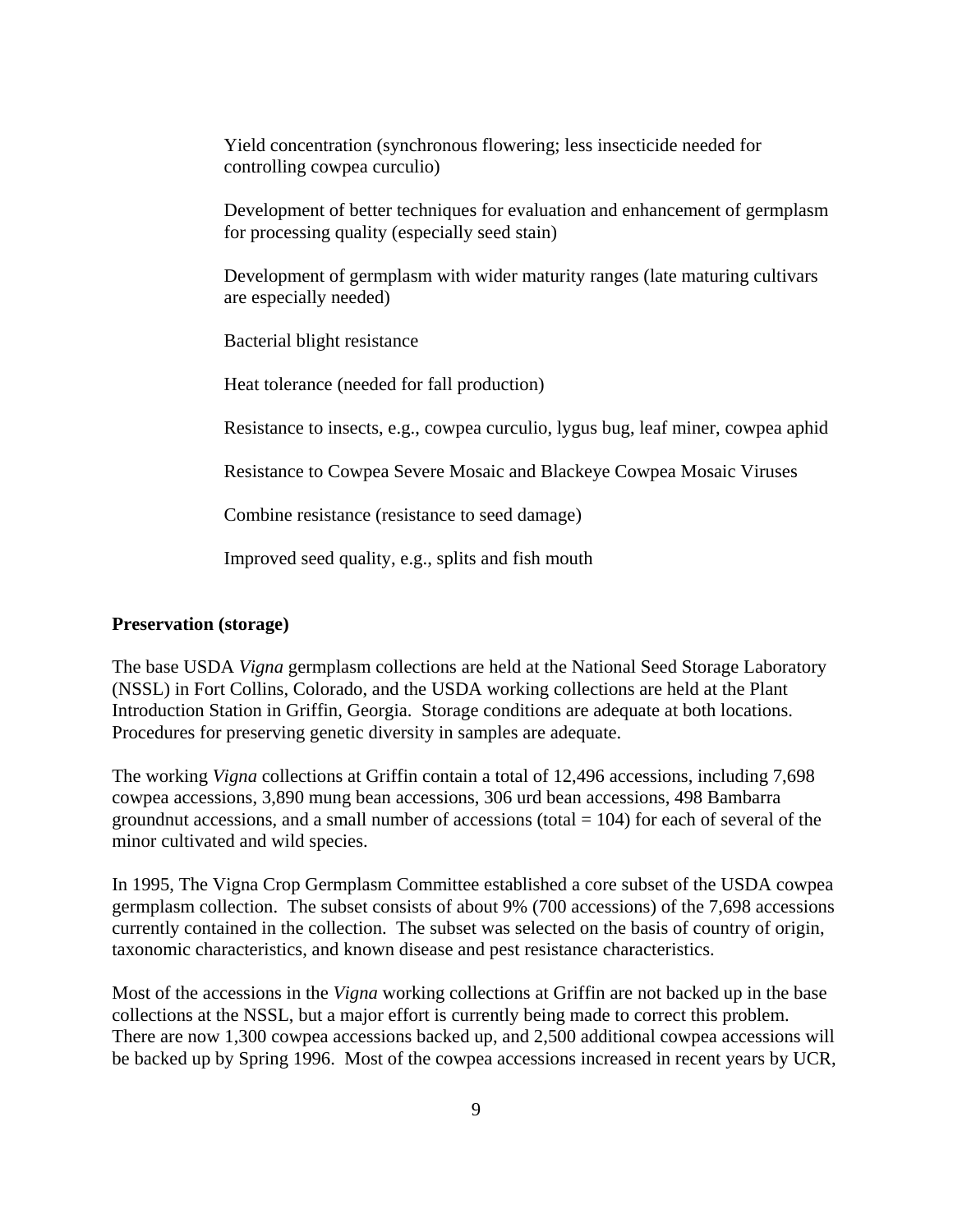and now in storage at Griffin, will also be backed up at NSSL in 1996.

Several of the nation's cowpea breeding programs (including some inactive programs) maintain small working collections. There is no good procedure in place to insure that the potentially valuable materials in some of these collections are incorporated into the base collection.

#### **Recommendations**

In many respects, the location of the USDA *Vigna* working collection at Griffin, Georgia, is not a good location for cowpea grow-outs and evaluation. Griffin is located just north a major cowpea (southernpea) production area, and it is risky to produce cowpea seed here because lines readily become reinfected by endemic viruses. Also, Griffin is not adequate for increase of photoperiod-sensitive lines. A site in southern California, e.g., Riverside, would be a better location for grow-outs and evaluations of the working collections. Such a location would provide a hot, dry, pest- and disease-free growing environment, and a very low (negligible) level of outcrossing. However, it should be noted the even Riverside is not far enough south to adequately increase seed of some extremely photoperiod-sensitive lines. Increase sites in Hawaii or the Virgin Islands would probably have adequate photoperiods for these "hard-to-increase" lines. (Note: University of California researchers have successfully increased "very photosensitive" cowpea accessions by using mid-August plantings at a low-elevation desert site 40 miles south of Palm Springs, CA.)

Virus diseases pose the greatest threat to cowpea production in the southern states. Special efforts need to be made to identify sources of virus resistances and to transfer such resistances into cultivar-type materials. This needs to be an ongoing effort since new races/strains of each problem virus are likely to overcome currently available sources of resistances.

Breeding cowpeas for resistance to the most destructive pathogens has been an effective method of minimizing disease losses in the U. S., but much more work is needed. Sources of resistance to many fungal and bacterial diseases need to be identified, and developmental breeding efforts need to be expanded to incorporate new resistance genes into advanced breeding lines.

Insects (e.g., cowpea cucrulio, cowpea aphid, lygus bug, and leaf miners) are major pests of the cowpea, and the problem has intensified in recent years because of the withdrawal of pesticide registrations. In fact, the unavailability of suitable pesticides has already caused a major shift in the geographic areas where southernpeas are grown for processing. Better sources of resistances to insects are badly needed.

Breeding for all types of pest resistances (whether against insects, nematodes, fungal pathogens, bacterial pathogens, viruses, or weed pests) has a common environmental justification - alternatives are needed to pesticides. The southernpea and blackeye bean industries are heavily depended upon pesticides, and every effort needs to be made to find alternatives!